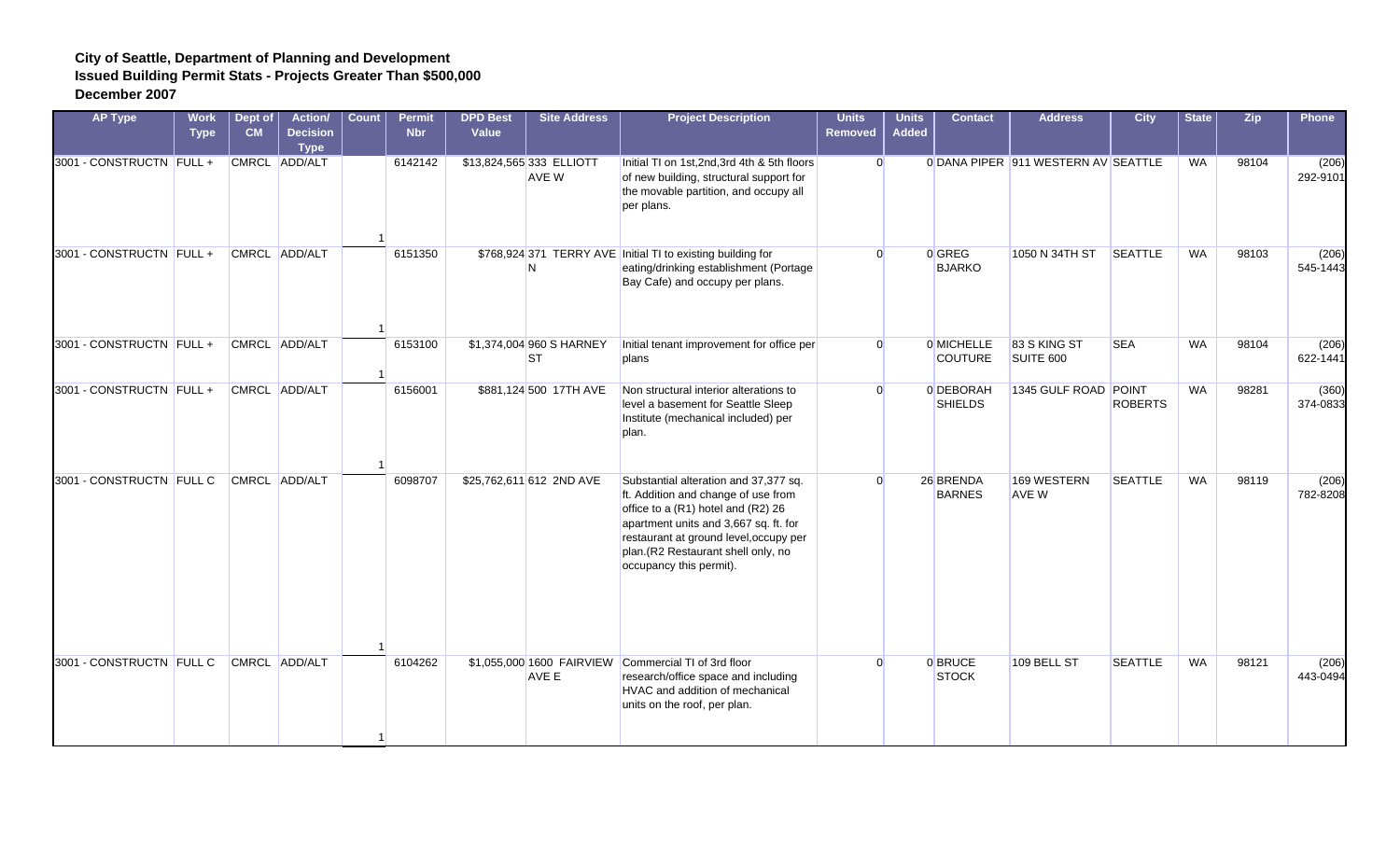| <b>AP Type</b>            | <b>Work</b><br><b>Type</b> | Dept of<br>CM | <b>Action/</b><br><b>Decision</b><br><b>Type</b> | <b>Count</b> | <b>Permit</b><br><b>Nbr</b> | <b>DPD Best</b><br>Value | <b>Site Address</b>                   | <b>Project Description</b>                                                                                                                                                                                                                                                                                                                                                                                          | <b>Units</b><br><b>Removed</b> | <b>Units</b><br><b>Added</b> | <b>Contact</b>                         | <b>Address</b>                            | <b>City</b>    | <b>State</b> | <b>Zip</b> | Phone             |
|---------------------------|----------------------------|---------------|--------------------------------------------------|--------------|-----------------------------|--------------------------|---------------------------------------|---------------------------------------------------------------------------------------------------------------------------------------------------------------------------------------------------------------------------------------------------------------------------------------------------------------------------------------------------------------------------------------------------------------------|--------------------------------|------------------------------|----------------------------------------|-------------------------------------------|----------------|--------------|------------|-------------------|
| 3001 - CONSTRUCTN FULL +  |                            | <b>IND</b>    | ADD/ALT                                          |              | 6156485                     | \$1,000,000 1600 S       | <b>COLUMBIAN</b><br><b>WAY</b>        | Alter existing Asa Mercer Middle<br>School - East Bldg. (Review &<br>processing for 2 A/P's under 6156485)<br>per plan.                                                                                                                                                                                                                                                                                             | $\Omega$                       |                              |                                        | 0 PAUL DORN 1725 8TH AV N                 | <b>SEATTLE</b> | WA           | 98109      | (206)<br>285-3555 |
| 3001 - CONSTRUCTN FULL +  |                            | <b>INST</b>   | ADD/ALT                                          |              | 6160892                     |                          | <b>ST</b>                             | \$743,365 1705 NE PACIFIC Interior non-structual renovations of<br>approximately 3,900 sf dental<br>simulation lab - room D126. UW<br>Health Sciences Center D-Wing per<br>plan                                                                                                                                                                                                                                     | $\Omega$                       |                              | 0 KATHERINE 121 EAST<br><b>VINCENT</b> | <b>BOSTON</b>                             | <b>SEATTLE</b> | <b>WA</b>    | 98102      | (206)<br>325-6441 |
| 3001 - CONSTRUCTN FULL C  |                            | <b>INST</b>   | ADD/ALT                                          |              | 6136618                     |                          | \$1,000,000 1418 NW 65TH<br><b>ST</b> | Grading of approximately 10,000 cubic<br>yards for alterations to existing track<br>and field at Ballard High School per<br>plan.                                                                                                                                                                                                                                                                                   | $\Omega$                       |                              | 0 GENE<br><b>TOMPKINS</b>              | 23511 53RD AVE BOTHELL<br><b>SE</b>       |                | <b>WA</b>    | 980218040  | (206)<br>795-7279 |
| <b>COMMERCIAL ADD ALT</b> |                            |               |                                                  | 9            |                             | \$46,409,593             |                                       |                                                                                                                                                                                                                                                                                                                                                                                                                     | $\mathbf{0}$                   | 26                           |                                        |                                           |                |              |            |                   |
| 3001 - CONSTRUCTN FULL +  |                            | <b>MF</b>     | <b>ADD/ALT</b>                                   |              | 6145799                     |                          | <b>NE</b>                             | \$1,439,859 14396 30TH AVE Alterations/repairs to Jackson Park<br>House (72 unit multifamily apartment)<br>to include roofing replacement, exterior<br>masonry repairs, new interior finishes<br>in 1st floor common areas, barrier-free<br>upgrades to public bathrooms and<br>community kitchen, cut new door<br>opening for toilet room, decommision<br>trash chutes and rebuild tenant<br>mailboxes, per plans. | $\Omega$                       |                              | 0 STEPHANIE<br>VAN DYKE                | 120 SIXTH AVE N SEATTLE<br>P.O. BOX 19028 |                | <b>WA</b>    | 98109-1028 | (206)<br>615-3493 |
| <b>MF ADD ALT</b>         |                            |               |                                                  |              |                             | \$1,439,859              |                                       |                                                                                                                                                                                                                                                                                                                                                                                                                     | $\mathbf{0}$                   | $\mathbf{0}$                 |                                        |                                           |                |              |            |                   |
| 3001 - CONSTRUCTN FULL C  |                            | <b>SF/D</b>   | ADD/ALT                                          |              | 6108746                     |                          | <b>SW</b>                             | \$650,000 2717 36TH AVE Construct new single family dwelling<br>on existing foundation and occupy, per<br>plan.                                                                                                                                                                                                                                                                                                     | $\Omega$                       |                              | 1 ARTHUR<br>AQUINO                     | 2637 38TH AVE W SEATTLE                   |                | <b>WA</b>    | 98199      | (206)<br>356-0023 |
| <b>SF ADD ALT</b>         |                            |               |                                                  |              |                             | \$650,000                |                                       |                                                                                                                                                                                                                                                                                                                                                                                                                     | $\mathbf{0}$                   | $\overline{1}$               |                                        |                                           |                |              |            |                   |
| 3003 - BLANKET            | <b>FULL C</b>              | CMRCL CHILD   |                                                  |              | 6162098                     |                          | \$1,000,000 901 3RD AVE               | <b>Blanket Permit for interior non-</b><br>structural alterations for the 11th &<br>12th floors Wells Fargo                                                                                                                                                                                                                                                                                                         | $\Omega$                       |                              | 0 BRAD<br>MIDDLETON STE 3540           | 701 5TH AVE                               | <b>SEATTLE</b> | <b>WA</b>    | 98104      | (206)<br>381-3344 |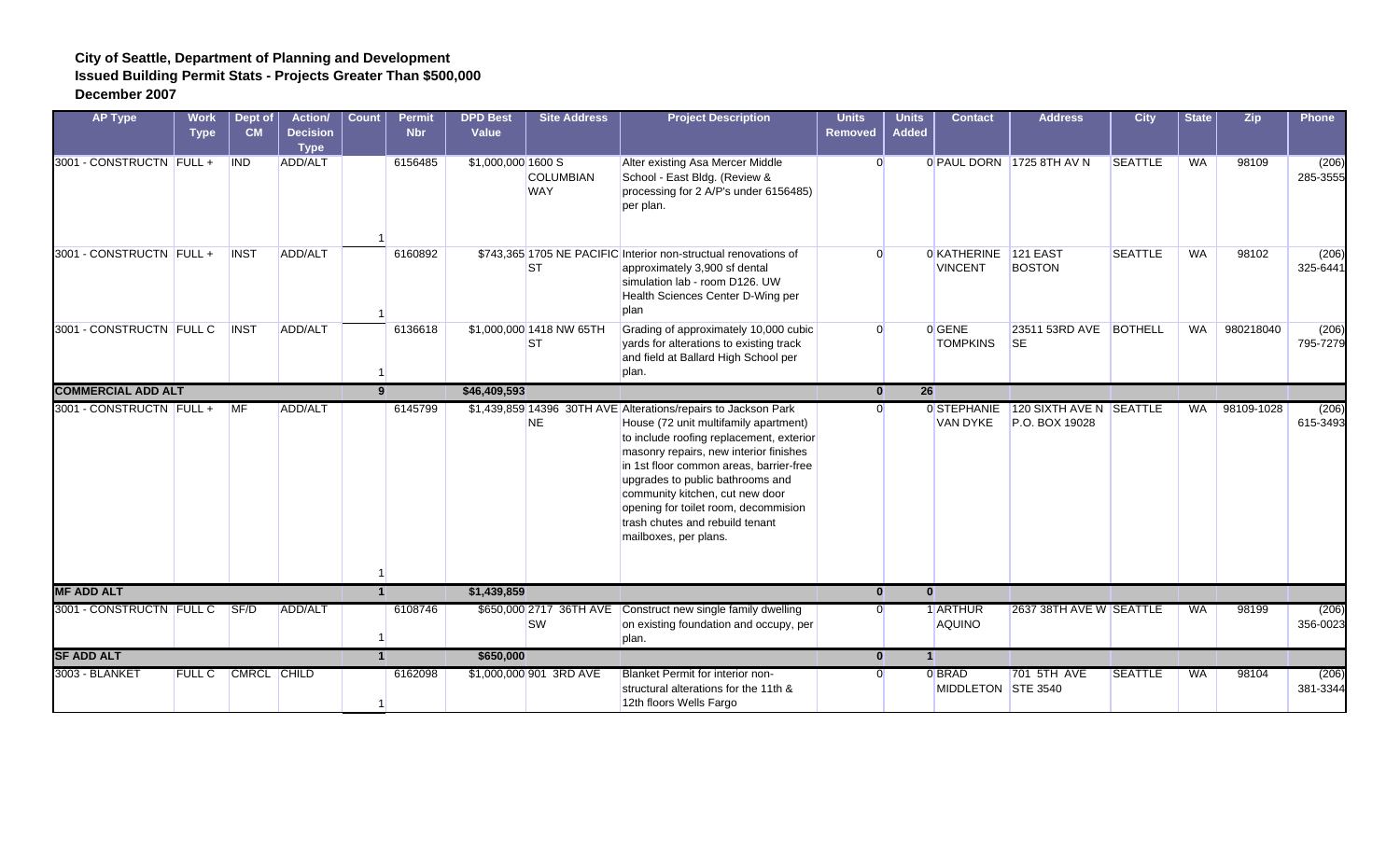| <b>AP Type</b>           | <b>Work</b><br><b>Type</b> | Dept of<br>CM    | Action/<br><b>Decision</b><br><b>Type</b> | Count          | <b>Permit</b><br><b>Nbr</b> | <b>DPD Best</b><br>Value | <b>Site Address</b>                | <b>Project Description</b>                                                                                                                                                                                                                                                       | <b>Units</b><br><b>Removed</b> | <b>Units</b><br><b>Added</b> | <b>Contact</b>            | <b>Address</b>                                        | <b>City</b>                 | <b>State</b> | <b>Zip</b> | Phone             |
|--------------------------|----------------------------|------------------|-------------------------------------------|----------------|-----------------------------|--------------------------|------------------------------------|----------------------------------------------------------------------------------------------------------------------------------------------------------------------------------------------------------------------------------------------------------------------------------|--------------------------------|------------------------------|---------------------------|-------------------------------------------------------|-----------------------------|--------------|------------|-------------------|
| 3003 - BLANKET           | <b>FULL C</b>              | CMRCL CHILD      |                                           |                | 6163053                     | \$552,400 600            |                                    | <b>Blanket Permit for interior non-</b><br>UNIVERSITY ST structural alterations for Littler<br>Mendelson                                                                                                                                                                         | $\Omega$                       |                              |                           | 0 TERI BULLEN 600 UNIVERSITY SEATTLE<br>ST SUITE 2820 |                             | <b>WA</b>    | 98101      | (206)<br>613-5364 |
| <b>BLANKET</b>           |                            |                  |                                           | $\overline{2}$ |                             | \$1,552,400              |                                    |                                                                                                                                                                                                                                                                                  | $\mathbf{0}$                   | $\mathbf{0}$                 |                           |                                                       |                             |              |            |                   |
| 1004 - MECHANICAL        | <b>FULL C</b>              |                  | <b>CMRCL MECHANIC</b><br><b>AL</b>        |                | 6157969                     |                          | \$2,500,000 320 WESTLAKE<br>AVE N  | Tenant improvements of existing<br>space VAC boxes with electric coils,<br>medium and low pressure ductwork,<br>plumbing to the added fixtures, five<br>split systems for cable room, cooling,<br>exhaust fans, thermostats, grills, and<br>diffusers will be installed per plan | $\Omega$                       |                              |                           | 0 JON O'HARE 26456 MARINE<br><b>VIEW DR S</b>         | <b>DES</b><br><b>MOINES</b> | <b>WA</b>    | 98198      | (425)<br>301-9541 |
| <b>MECHANICAL</b>        |                            |                  |                                           |                |                             | \$2,500,000              |                                    |                                                                                                                                                                                                                                                                                  | $\mathbf{0}$                   | $\mathbf{0}$                 |                           |                                                       |                             |              |            |                   |
| 3001 - CONSTRUCTN FULL C |                            | <b>CMRCL NEW</b> |                                           |                | 6104501                     | \$8,717,030 7500         | <b>ROOSEVELT</b><br><b>WAY NE</b>  | Establish use as mixed-use and<br>construct new 4 story apartment/office<br>building with below-grade parking and<br>occupy per plan.                                                                                                                                            | $\Omega$                       |                              | 30 CHRIS<br><b>DOWELL</b> | 425 PONTIUS AV SEATTLE<br>N, #200                     |                             | <b>WA</b>    | 98109      | (206)<br>344-5700 |
| 3001 - CONSTRUCTN FULL C |                            | CMRCL NEW        |                                           |                | 6110377                     |                          | \$26,000,000 300 5TH AVE           | Phase II of III for construction of a<br>commercial high-rise structure w/<br>office, retail & underground parking<br>(Structural Only this permit) construct<br>per plan.                                                                                                       | $\Omega$                       |                              | 0 CRAIG<br><b>BELCHER</b> | <b>26456 MARINE</b><br><b>VIEW DR S</b>               | <b>DES</b><br><b>MOINES</b> | <b>WA</b>    | 98198      | (206)<br>295-0613 |
| 3001 - CONSTRUCTN FULL C |                            | CMRCL NEW        |                                           |                | 6126750                     | \$4,092,533 4116         | <b>CALIFORNIA</b><br><b>AVE SW</b> | Construct a four story, 39 unit<br>apartment building with 3,338 sq.ft. of<br>retail space at ground level and 51<br>parking spaces located within the<br>structure & occupy per plan.                                                                                           | $\Omega$                       |                              | 39 STEVE<br>LAMPERT       | 4302 SW ALASKA SEATTLE<br>ST SUITE 200                |                             | <b>WA</b>    | 98116      | (206)<br>933-1150 |
| 3001 - CONSTRUCTN FULL C |                            | <b>CMRCL NEW</b> |                                           |                | 6137301                     |                          | <b>SW</b>                          | \$5,313,139 4729 42ND AVE Phase 2 of 3 - Construct a multi-story<br>mixed use structure, foundation &<br>base structure to podium deck, per<br>plans.                                                                                                                            | $\Omega$                       |                              | 0 GEORGE<br><b>GIBBS</b>  | 101 STEWART ST SEATTLE<br>SUITE 200                   |                             | <b>WA</b>    | 98101      | (206)<br>624-8154 |
| <b>COMMERCIAL NEW</b>    |                            |                  |                                           | 4              |                             | \$44,122,702             |                                    |                                                                                                                                                                                                                                                                                  | $\mathbf{0}$                   | 69                           |                           |                                                       |                             |              |            |                   |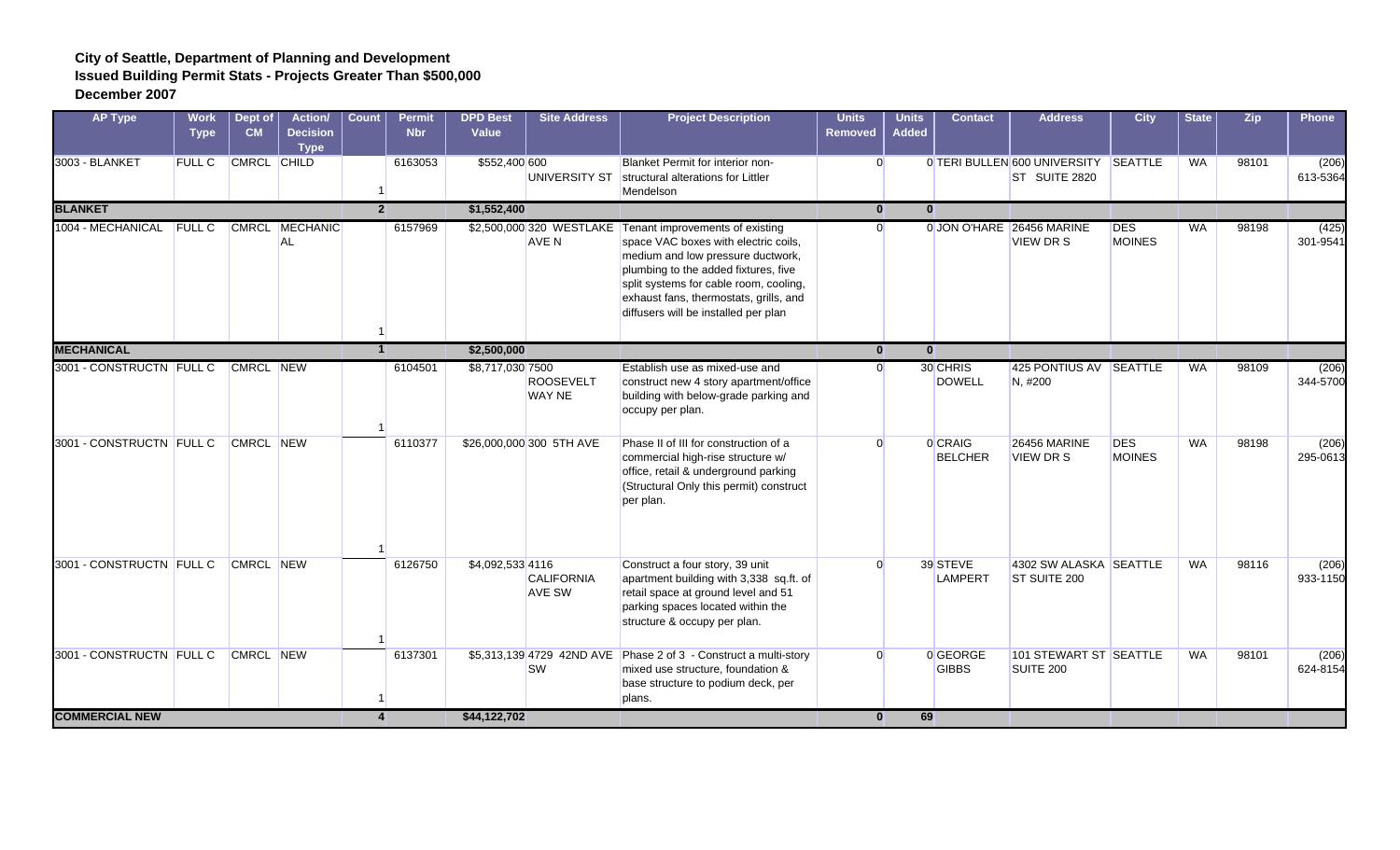| <b>AP Type</b>              | <b>Work</b><br><b>Type</b> | Dept of<br>CM  | <b>Action/</b><br><b>Decision</b><br><b>Type</b> | Count | <b>Permit</b><br><b>Nbr</b> | <b>DPD Best</b><br>Value | <b>Site Address</b>          | <b>Project Description</b>                                                                                                                                                                                                                                        | <b>Units</b><br>Removed | <b>Units</b><br><b>Added</b> | <b>Contact</b>           | <b>Address</b>             | <b>City</b>     | <b>State</b> | <b>Zip</b> | Phone             |
|-----------------------------|----------------------------|----------------|--------------------------------------------------|-------|-----------------------------|--------------------------|------------------------------|-------------------------------------------------------------------------------------------------------------------------------------------------------------------------------------------------------------------------------------------------------------------|-------------------------|------------------------------|--------------------------|----------------------------|-----------------|--------------|------------|-------------------|
| 3001 - CONSTRUCTN FULL C MF |                            |                | <b>NEW</b>                                       |       | 6074236                     |                          | \$533,530 1270 N 143RD<br>ST | Establish use as and construct (3)<br>Duplexs, (2)Triplex, (1)Four-plex and<br>$(1)$ single family residence with<br>attached garage per plan (Review and<br>processing for 7 A/P's under 6065662).<br>(MIDDLE SOUTH FOUR-PLEX BUILD<br>#6 this permit).          | $\Omega$                |                              | 4 BRITTANI<br><b>ARD</b> | <b>PO BOX 99486</b>        | SEATTLE         | WA           | 98139-0486 | (206)<br>282-7990 |
| 3001 - CONSTRUCTN FULL C    |                            | M <sub>F</sub> | <b>NEW</b>                                       |       | 6110004                     |                          | AVE E                        | \$2,543,779 728 BOYLSTON Construct multi-family townhouse with<br>attached parking, per plan. Construct<br>3 multi-family townhouse building with<br>attached parking. Review and<br>processing for 3 AP's under #6110004.                                        | $\Omega$                |                              | 3 GREG<br>KAPPERS        | 10613 NE 38TH<br>PLACE #17 | <b>KIRKLAND</b> | <b>WA</b>    | 98033      | (425)<br>822-2829 |
| 3001 - CONSTRUCTN FULL C    |                            | <b>MF</b>      | <b>NEW</b>                                       |       | 6111794                     |                          | AVE E                        | \$516,408 2032 EASTLAKE Establish use for multi-family<br>structures (townhouses) and construct<br>$(2)$ new 3-unit townhouses and occupy,<br>per plans (construct (1) 3-unit<br>townhouse this permit / review and<br>process for 2-a/p#s under<br>a/p#6111794). | $\Omega$                |                              | 3 BRITTANI<br><b>ARD</b> | PO BOX 99486               | <b>SEATTLE</b>  | WA           | 98139-0486 | (206)<br>282-7990 |
| 3001 - CONSTRUCTN FULL C    |                            | <b>MF</b>      | <b>NEW</b>                                       |       | 6126537                     |                          | <b>WAY SW</b>                | \$517,910 5026 DELRIDGE Establish Use & Construct a 3-unit per<br>plan (east triplex 000017186) - Review<br>& Processing for (2) a/p's under<br>6118544                                                                                                           | $\Omega$                |                              | 3 ANDREW<br>NOVION       | PO BOX 25810               | <b>SEATTLE</b>  | <b>WA</b>    | 98165      | (206)<br>679-7023 |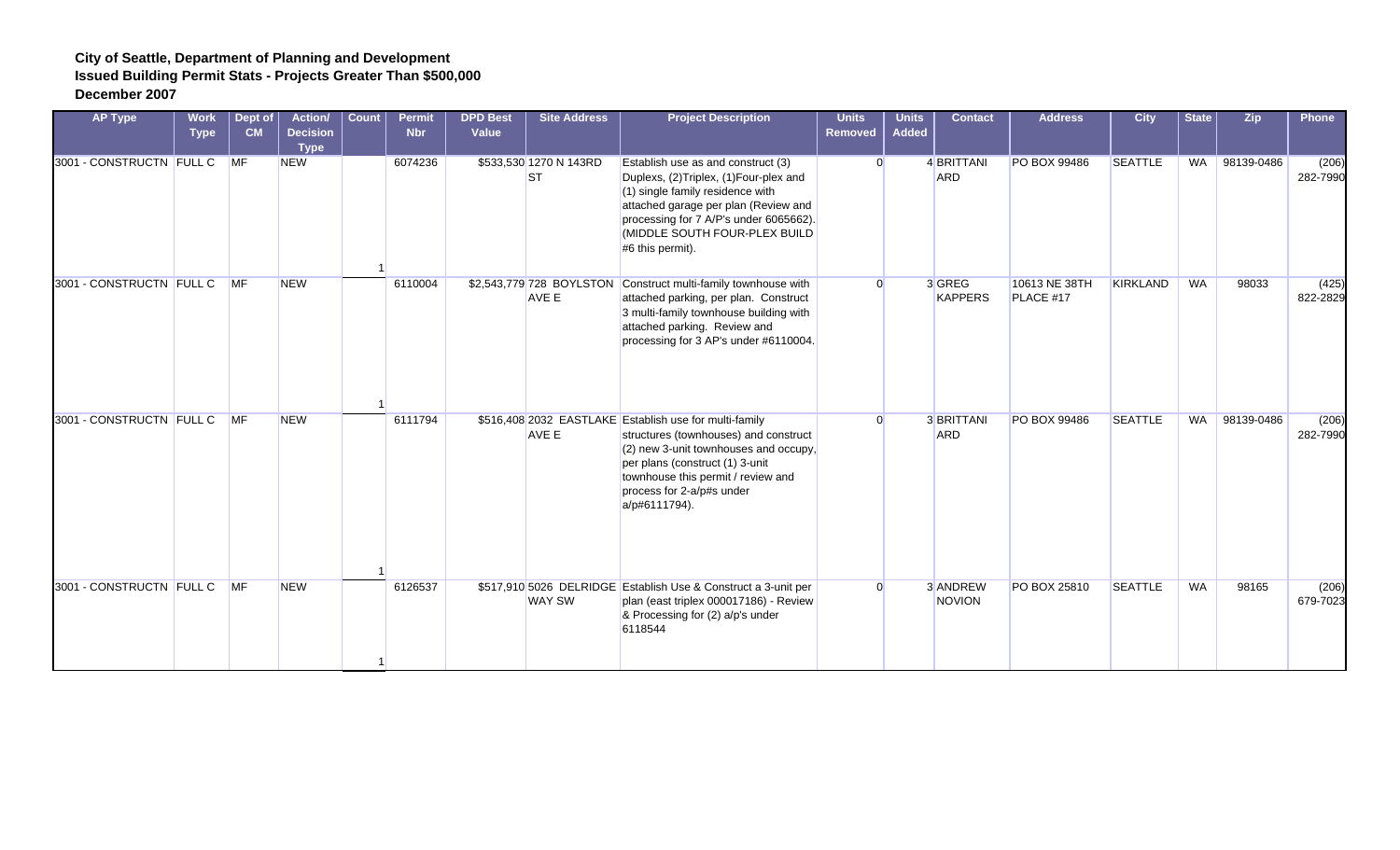| <b>AP Type</b>              | <b>Work</b><br><b>Type</b> | Dept of<br>CM  | Action/<br><b>Decision</b><br><b>Type</b> | Count | <b>Permit</b><br><b>Nbr</b> | <b>DPD Best</b><br>Value | <b>Site Address</b>            | <b>Project Description</b>                                                                                                                                                                                                                                                                                                     | <b>Units</b><br><b>Removed</b> | <b>Units</b><br><b>Added</b> | <b>Contact</b>                | <b>Address</b>                      | <b>City</b>                 | <b>State</b> | <b>Zip</b> | Phone             |
|-----------------------------|----------------------------|----------------|-------------------------------------------|-------|-----------------------------|--------------------------|--------------------------------|--------------------------------------------------------------------------------------------------------------------------------------------------------------------------------------------------------------------------------------------------------------------------------------------------------------------------------|--------------------------------|------------------------------|-------------------------------|-------------------------------------|-----------------------------|--------------|------------|-------------------|
| 3001 - CONSTRUCTN FULL C MF |                            |                | <b>NEW</b>                                |       | 6128533                     |                          | \$539,776 508 FEDERAL<br>AVE E | Construct 3 unit townhouse structure<br>with underground shared parking<br>garage. NE triplex including garage.<br>(Reviews and processing under ap#<br>6120542)                                                                                                                                                               | $\overline{0}$                 |                              | 3 JEFF<br>WEGENER             | 1225 S WELLER<br>ST, SUITE 310      | <b>SEATTLE</b>              | <b>WA</b>    | 98144      | (206)<br>355-9256 |
| 3001 - CONSTRUCTN FULL C    |                            | M <sub>F</sub> | <b>NEW</b>                                |       | 6136568                     |                          | ST                             | \$516,777 4215 SW HOLLY Establish use as and construct a 3-unit<br>townhouse (North) with attached<br>garages per plan and occupy<br>(Establish use and construct two 3-unit<br>townhouses with attached garages per<br>plan, review and processing under<br>6136568)                                                          | $\Omega$                       |                              | 3 ANNE VAN<br><b>DYNE</b>     | 514 E PIKE ST                       | <b>SEATTLE</b>              | <b>WA</b>    | 98122      | (206)<br>441-9989 |
| 3001 - CONSTRUCTN FULL C    |                            | <b>MF</b>      | <b>NEW</b>                                |       | 6137300                     |                          | <b>SW</b>                      | \$4,187,000 4729 42ND AVE Phase 1 of 3: Construction multi-story<br>mixed use structure (Shoring &<br>Excavation only this phase) per plans.                                                                                                                                                                                   | $\Omega$                       |                              | 0 GEORGE<br><b>GIBBS</b>      | 101 STEWART ST SEATTLE<br>SUITE 200 |                             | <b>WA</b>    | 98101      | (206)<br>624-8154 |
| 3001 - CONSTRUCTN FULL C MF |                            |                | <b>NEW</b>                                |       | 6143139                     |                          | AVE E                          | \$810,367 732 BOYLSTON Construct multi-family townhouse<br>tower, per plan. (NW tri-plex)                                                                                                                                                                                                                                      | $\Omega$                       |                              | 3 GREG<br>KAPPERS             | 10613 NE 38TH<br>PLACE #17          | KIRKLAND                    | <b>WA</b>    | 98033      | (425)<br>822-2829 |
| 3001 - CONSTRUCTN FULL C    |                            | <b>MF</b>      | <b>NEW</b>                                |       | 6164464                     |                          |                                | \$1,000,000 909 N 143RD ST Phase 2 OF 4 - Construct foundation<br>and concrete structure up to grade<br>level, (levels P3 thru P1) per plans this<br>permit (East Bldg) (Construct (1)<br>mixed use and (1) residential structure.<br>Basement and surface parking per<br>plan. Process and routing for (2) A/P's<br>w 6164464 | $\Omega$                       |                              | 0 JODI<br>PATTERSON VIEW DR S | <b>26456 MARINE</b>                 | <b>DES</b><br><b>MOINES</b> | <b>WA</b>    | 98198      | (425)<br>681-4718 |